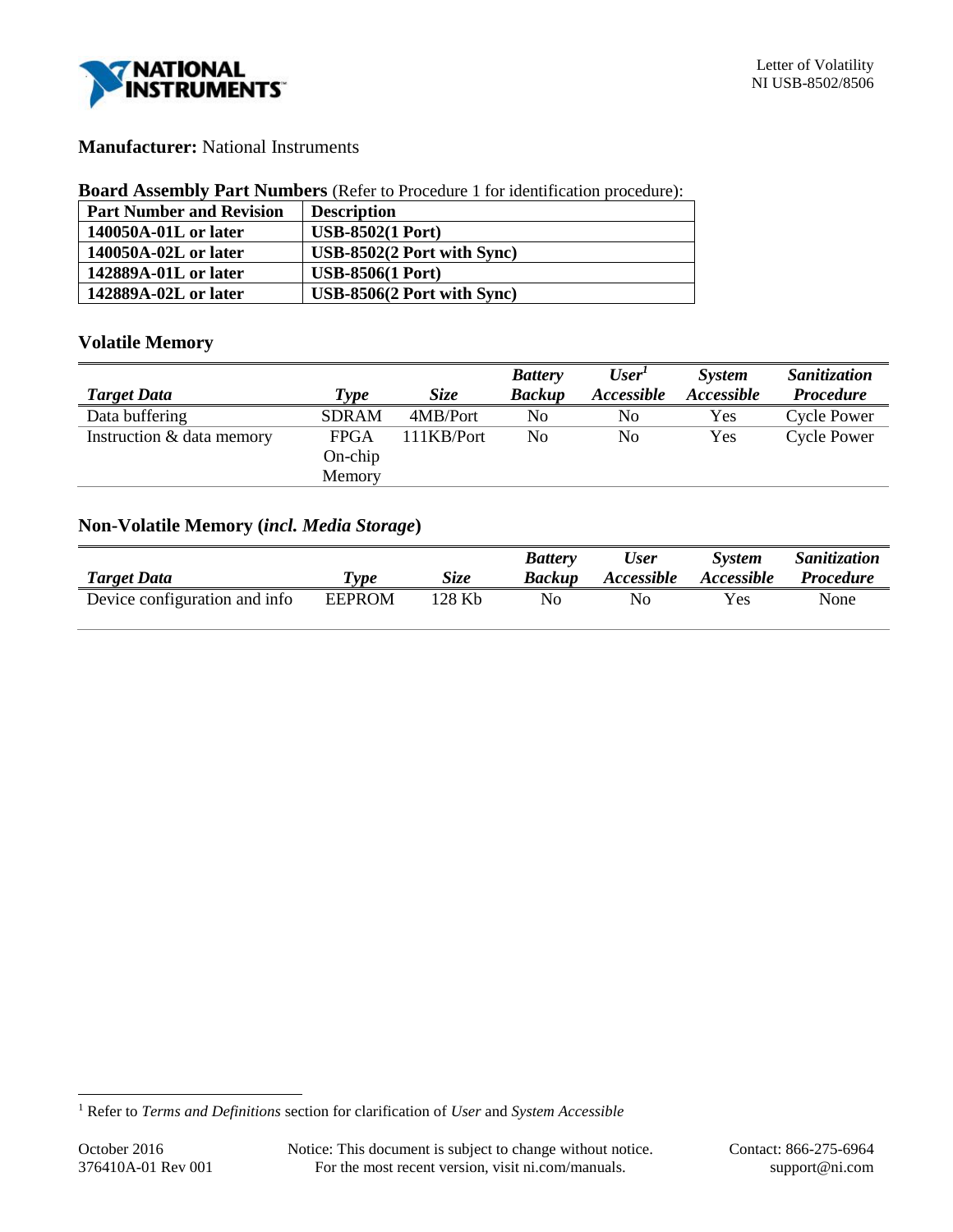

# **Procedures**

# **Procedure 1 – Board Assembly Part Number identification:**

To determine the Board Assembly Part Number and Revision, Open up the case of the USB module, look for a laser printed label on the top side of the PCB board, it should contain the part number and revision in the format of 14XXXXX-XXL